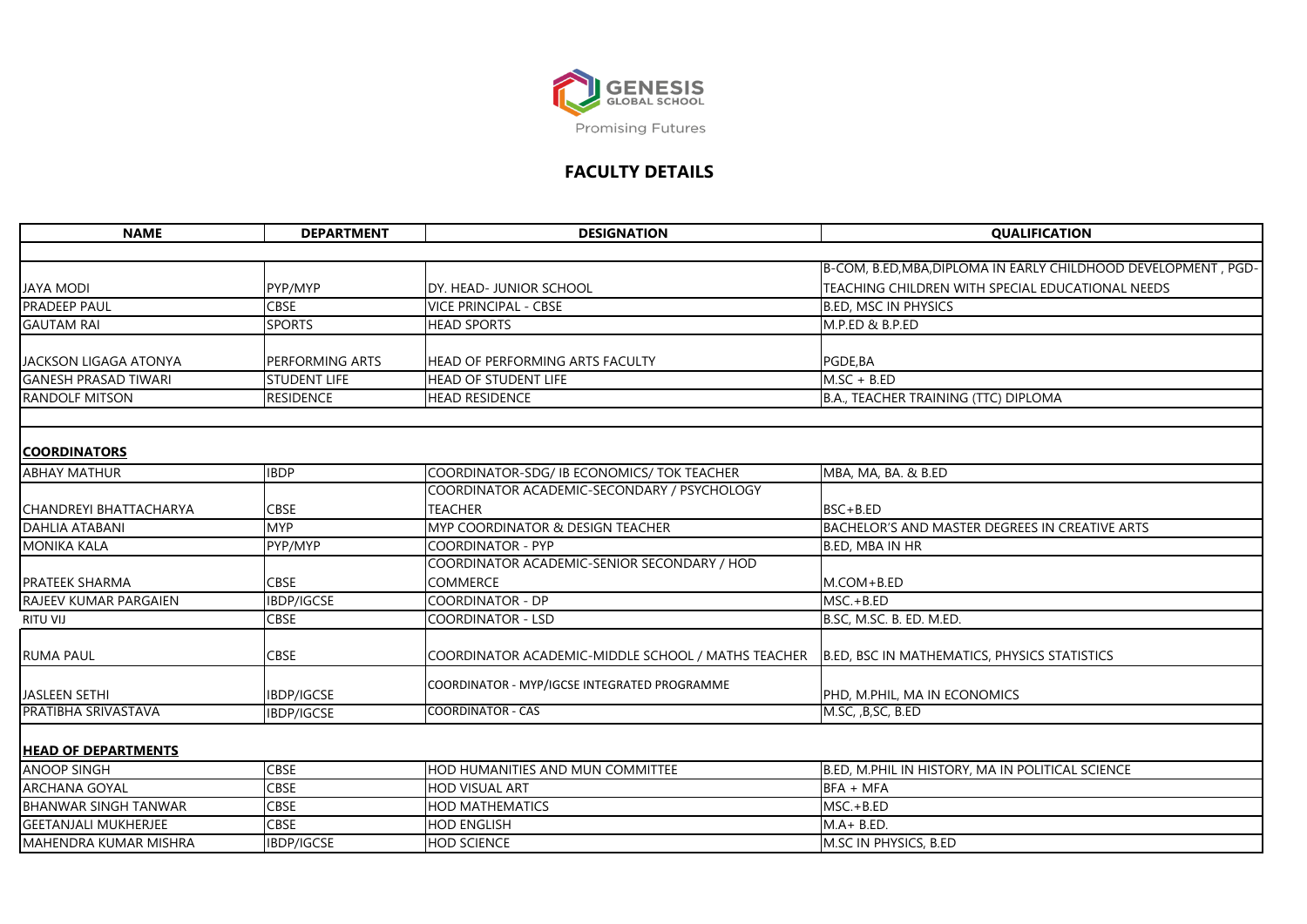| <b>PURBA CHAUDHURI</b>    | <b>IBDP/IGCSE</b> | <b>IHOD MATHEMATICS</b>                             | M.SC,BED                           |
|---------------------------|-------------------|-----------------------------------------------------|------------------------------------|
| <b>RAJESH SETHI</b>       | <b>CBSE</b>       | <b>HOD COMPUTER SCIENCE</b>                         | B.COM., NIIT, MCA                  |
| <b>RAJIV KOHLI</b>        | <b>IBDP/IGCSE</b> | HOD COMPUTER SCIENCE / EE COORDINATOR               | M.SC IN MATHS, M.SC IN COMPUTERS   |
|                           |                   | HOD-PYP ART / IB PYP SPECIALISTS COORDINATOR/ MUSIC |                                    |
| <b>RICHARD LUKE BROWN</b> | <b>PYP</b>        | <b>TEACHER</b>                                      | BA IN ENGLISH, DIPLOMA             |
|                           |                   |                                                     | B.ED (HISTORY AND ENGLISH), MA (CC |
| <b>SMITA CHANDRA</b>      | <b>IBDP/IGCSE</b> | <b>HOD INDIVIDUAL &amp; SOCIETIES</b>               | <b>AND HISTORY, UGCNET</b>         |
| <b>SUNNY ARORA</b>        | <b>CBSE</b>       | <b>HOD SCIENCE</b>                                  | M.TECH, M.SC, B.SC (PHYSICS HONS)  |
| <b>SUVIDHA KHATRI</b>     | <b>IBDP/IGCSE</b> | <b>HOD FOREIGN LANGUAGES</b>                        | MA IN GERMAN                       |
| YAMINI PRADHAN            | <b>CBSE</b>       | HOD - HINDI AND SANSKRIT                            | $MA + B.ED$                        |
|                           |                   |                                                     |                                    |

|                    |                   | ASSOCIATE COORDINATOR MYP/IGCSE INTEGRATED / ROUND SQUARE IN |                                      |
|--------------------|-------------------|--------------------------------------------------------------|--------------------------------------|
| LEENU SINGH        | <b>IIGCSE</b>     | <b>CHARGE</b>                                                | <b>IM.TECH</b>                       |
| KAKALI DATTA BANIK | <b>IBDP/IGCSE</b> | ASSOCIATE COORDINATOR - DP                                   | B.SC, M.SC, M.ED                     |
| <b>SANGITA PAL</b> | PYP/MYP           | <b>ASSOCIATE COORDINATOR - MYP</b>                           | <b>B.SC (CHEMISTRY HONS.)&amp;MA</b> |

#### **GRADE COORDINATORS**

| KAVITA GUGLANI       | <b>PYP/MYP</b> | <b>IGRADE COORDINATOR</b> | <b>IB.COM+NTT</b>                       |
|----------------------|----------------|---------------------------|-----------------------------------------|
| MANISHA RANA         | <b>PYP/MYP</b> | <b>GRADE COORDINATOR</b>  | $MA + B.ED$                             |
| PRIYANKA SHARMA      | <b>PYP/MYP</b> | <b>IGRADE COORDINATOR</b> | <b>B.ED, MSC IN MATHEMATICS</b>         |
| <b>RINKU SAXENA</b>  | <b>PYP/MYP</b> | <b>GRADE COORDINATOR</b>  | M.PHIL, & M.A IN PHILOSOPHY             |
| <b>SHIVANI SINGH</b> | <b>PYP/MYP</b> | <b>IGRADE COORDINATOR</b> | <b>B.COM, SHIKSHA VISHARAD IN HINDI</b> |
| <b>TANYA GHAI</b>    | <b>PYP/MYP</b> | <b>IGRADE COORDINATOR</b> | <b>IBA HON+BTSM</b>                     |

| <b>BA IN ENGLISH, DIPLOMA</b>                                     |
|-------------------------------------------------------------------|
| B.ED (HISTORY AND ENGLISH), MA (COMPOSITE HISTORY), BA IN ENGLISH |
| AND HISTORY, UGCNET                                               |
| M.TECH, M.SC, B.SC (PHYSICS HONS)                                 |
| <b>MA IN GERMAN</b>                                               |
| $MA + B.ED$                                                       |
|                                                                   |
|                                                                   |
| M.TECH                                                            |
| B.SC, M.SC, M.ED                                                  |
| <b>B.SC (CHEMISTRY HONS.)&amp;MA</b>                              |
|                                                                   |
| <b>B.COM+NTT</b>                                                  |
| $MA + B.ED$                                                       |
| <b>B.ED, MSC IN MATHEMATICS</b>                                   |
| M.PHIL, & M.A IN PHILOSOPHY                                       |
| <b>B.COM, SHIKSHA VISHARAD IN HINDI</b>                           |
| <b>BA HON+BTSM</b>                                                |
|                                                                   |
| M.SC, B.SC, B.ED                                                  |
| M.SC., PGD IN INTERNATIONAL EDU.                                  |
| B.SC., M.SC., B.ED.                                               |
|                                                                   |
| B.COM, M.COM, B.ED                                                |
| BA,M.A.,B.ED,MBA                                                  |
| B.ED, MBA, B.COM                                                  |
|                                                                   |
| M.SC. CHEMISTRY, B.SC. HONOURS                                    |
| PH.D M.SC, B.SC HONS                                              |
|                                                                   |
| MBA, B.TECH IN COMPUTER SCIENCE AND ENGINEERING & CURRENTLY       |
| PURSUING B.ED.                                                    |
|                                                                   |

### **BIOLOGY**

| <b>ANSHU MALINI</b>             | <b>CBSE</b>    | <b>BIOLOGY TEACHER</b>                              | D ED<br>$\sim$ $\sim$<br>IM.SC, B.SC, B.ED                                     |
|---------------------------------|----------------|-----------------------------------------------------|--------------------------------------------------------------------------------|
| <b>MOUMITA</b><br><b>SANYAL</b> | <b>PYP/MYP</b> | / BIOLOGY TEACHER<br>COORDINATOR SERVICE AND ACTION | <b>FNI</b><br>IM.SC.,<br><b>INTERNATIONAL</b><br><b>PGD</b><br>-INI<br>∵ ⊏LUU. |
| <b>SAMAR FATIMA</b>             | <b>ICBSE</b>   | <b>LOGY TEACHER</b><br><b>BIOI</b>                  | D EM<br>$1 \, \mathrm{c} \, \mathrm{c}$<br>IB.SC.,<br>IVI.JU D.E <i>U</i> .    |

| <b>GAURAV GARG</b>          | <b>CBSE</b>       | & ACCOUNTANCY TEACHER<br><b>STUDIES</b><br><b>IBUSINESS</b> | B.COM, M.COM, B.ED      |
|-----------------------------|-------------------|-------------------------------------------------------------|-------------------------|
| HARPREET<br><b>KAUR</b>     | IB                | <b>TEACHER</b><br><b>IBUSINESS</b><br>STUDIES               | BA,M.A.,B.ED,MBA        |
| <b>PRIYA MOHILEY SHARMA</b> | <b>IBDP/IGCSE</b> | S STUDIES TEACHER<br><b>IBUSINESS</b>                       | , B.COM<br>MBA,<br>B.ED |

# **CHEMISTRY**

| A KAPOOR<br>RADHIKA    | <b>CBSE</b> | <b>HEMISTRY TEACHER</b>                                                              | HONOURS<br>$R$ $C$<br><b>CHEMISTRY</b><br>IM.S<br>◡.◡◡. |
|------------------------|-------------|--------------------------------------------------------------------------------------|---------------------------------------------------------|
| <b>SUJATA MAJUMDER</b> | <b>CBSE</b> | -CHARGE<br><b>IABLE IN-C</b><br><b>HEMIS</b><br>EHER/<br>J FRY<br>TIME<br><b>EAC</b> | , B.SC HONS<br>IPF<br>M.SC.<br>╹╹╸┙                     |

|                         |                |                                          | <b>IMBA, B.TECH IN COMPUTER 9</b> |
|-------------------------|----------------|------------------------------------------|-----------------------------------|
| <b>BINITA GUPTA</b>     | <b>CBSE</b>    | <b>COMPUTER SCIENCE-AI</b>               | <b>PURSUING B.ED.</b>             |
| SEHGAL<br><b>CHITRA</b> | <b>PYP/MYP</b> | COMPUTER TEACHER/TIMETABLE IN CHARGE-PYP | $-+B.ED$<br><b>IMSC</b>           |

| )MPUTERS |  |  |  |
|----------|--|--|--|
|          |  |  |  |

### **ASSOCIATE COORDINATORS**

### **BUSINESS STUDIES**

### **COMPUTER SCIENCE**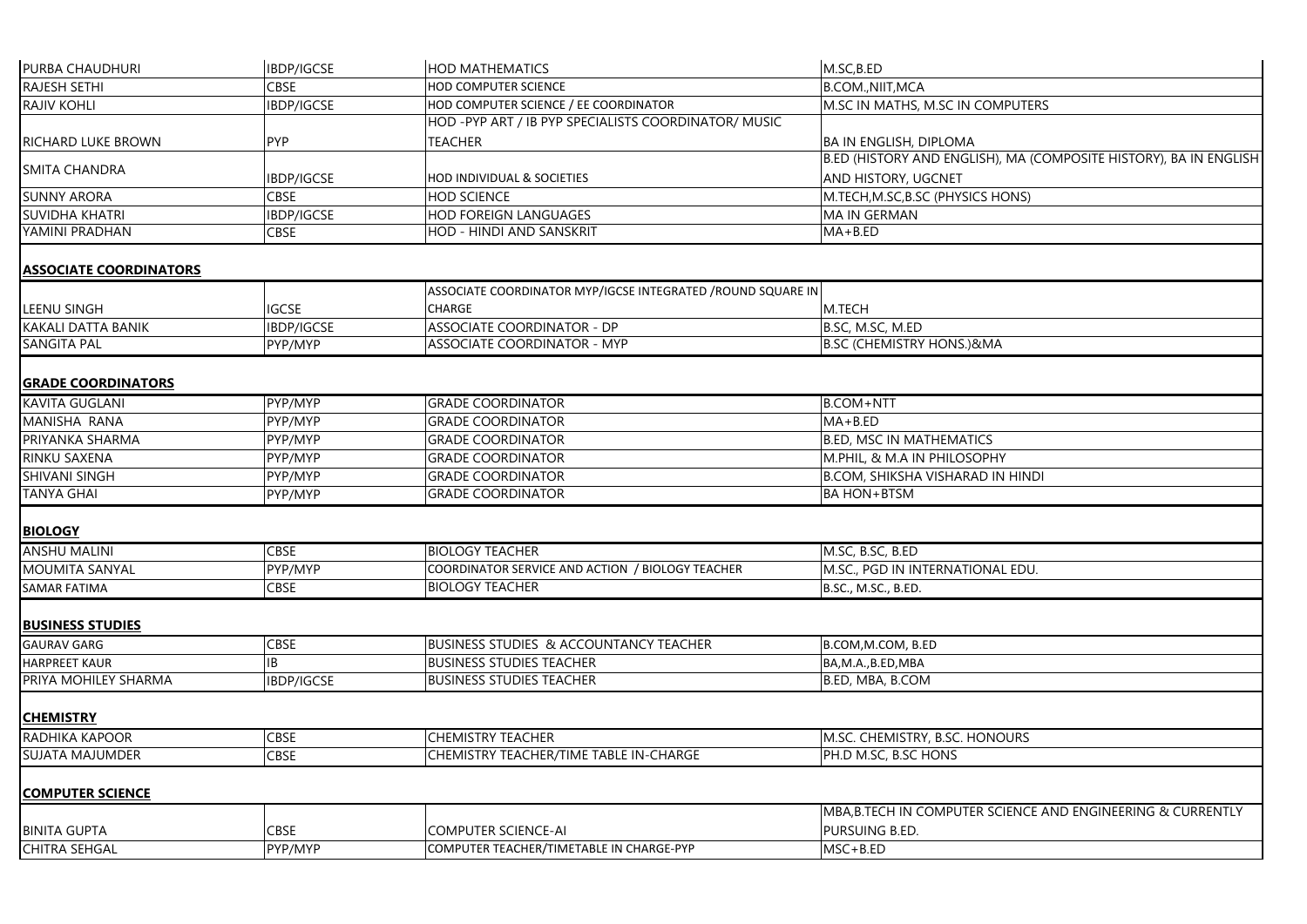| <b>BCA, MCA</b>                                                         |
|-------------------------------------------------------------------------|
| <b>B.TECH IN INFORMATION TECHNOLOGY</b>                                 |
| <b>B.COM, MCA</b>                                                       |
| <b>MCA</b>                                                              |
|                                                                         |
|                                                                         |
| BA, M.A IN APPLIED PSYCHOLOGY                                           |
|                                                                         |
|                                                                         |
| <b>B.TECH.</b>                                                          |
|                                                                         |
|                                                                         |
| MBA, MA, BA. & B.ED                                                     |
| MA ECO., B.ED., MBA                                                     |
| M COM+M.ED                                                              |
|                                                                         |
| M.COM, B.ED, MA (PURSUING), CAIE- A LEVEL, IBDP-CAT1 ENGLISH A          |
| <b>LANGUAGE &amp; LITERATURE</b>                                        |
| <b>MA IN ENGLISH</b>                                                    |
| <b>B.SC. B.ED</b>                                                       |
|                                                                         |
| MA, BA, B.ED<br><b>B.ED, MA IN ENGLISH</b>                              |
|                                                                         |
| BA, MA, B.ED.                                                           |
| B.A., M.A., B.SC.BLIS, PGD IN ECOLOGY & ENVIRONMENT<br>B.A., M.A. B.ED. |
|                                                                         |
|                                                                         |
| MA, BA, DIET, B.ED                                                      |
| B.A.(HONS), M.A. B.ED.                                                  |
| BA, MA, CELTA                                                           |
| BA, MA AND DIPLOMA IN SPANISH                                           |
| MA, BA                                                                  |
|                                                                         |
|                                                                         |
| BA, MA AND DIPLOMA IN FRENCH                                            |
| <b>BA+DIPLOMA IN FRENCH</b>                                             |
| <b>B. COM, DIPLOMA IN FRENCH LANGUAGE</b>                               |
| DIP IN FRENCH + B.COM                                                   |
| <b>B.COM (HONS) &amp; B2 LEVEL IN FRENCH</b>                            |
| BA, MA + DIPLOMA IN FRENCH                                              |
|                                                                         |

| <b>DIVYA THAKUR</b>          | PYP/MYP     | <b>COMPUTER SCIENCE</b>                         | <b>BCA,MCA</b>                                      |
|------------------------------|-------------|-------------------------------------------------|-----------------------------------------------------|
| <b>MEGHA VARSHNEY</b>        | <b>PYP</b>  | <b>ICT TEACHER</b>                              | <b>B.TECH IN INFORMATION TECHNOLOGY</b>             |
| <b>RAVI KUMAR</b>            | CBSE        | <b>COMPUTER SCIENCE</b>                         | <b>B.COM, MCA</b>                                   |
| <b>RUCHI ARYA</b>            | <b>CBSE</b> | <b>COMPUTER SCIENCE</b>                         | <b>MCA</b>                                          |
|                              |             |                                                 |                                                     |
| <b>COUNSELLORS</b>           |             |                                                 |                                                     |
| <b>AMIT MENDIRATTA</b>       | $\vert$ IB  | <b>STUDENT COUNSELLOR</b>                       | <b>BA, M.A IN APPLIED PSYCHOLOGY</b>                |
| <b>DESIGN AND TECHNOLOGY</b> |             |                                                 |                                                     |
| <b>MOHSIN HASAN</b>          | PYP/MYP     | <b>DT TEACHER</b>                               | <b>B.TECH.</b>                                      |
|                              |             |                                                 |                                                     |
| <b>ECONOMICS</b>             |             |                                                 |                                                     |
| <b>ABHAY MATHUR</b>          | <b>IBDP</b> | <b>ECONOMICS &amp; BUSINESS STUDIES TEACHER</b> | MBA, MA, BA. & B.ED                                 |
| <b>HARISH JUGRAN</b>         | CBSE        | <b>ECONOMICS TEACHER</b>                        | MA ECO., B.ED., MBA                                 |
| ROOPALAKSHMI V.C.            | CBSE        | <b>ECONOMICS TEACHER/EXAMS OFFICER</b>          | M COM+M.ED                                          |
|                              |             |                                                 |                                                     |
| <b>ENGLISH</b>               |             |                                                 |                                                     |
|                              |             |                                                 | M.COM, B.ED, MA (PURSUING), CAIE-A LEVEL, IBDP-C    |
| <b>AMBEECA VINAYAK SINGH</b> | MYP/DP      | <b>ENGLISH TEACHER</b>                          | LANGUAGE & LITERATURE                               |
| <b>ABHISHEK SHARMA</b>       | <b>CBSE</b> | <b>ENGLISH TEACHER</b>                          | <b>MA IN ENGLISH</b>                                |
| <b>GARIMA TIWARI</b>         | <b>MYP</b>  | <b>ENGLISH LANGUAGE AND LITERATURE</b>          | B.SC. B.ED                                          |
| NAINA MANCHANDA              | PYP/MYP     | <b>ENGLISH TEACHER</b>                          | MA, BA, B.ED                                        |
| <b>RUCHI TICKOO</b>          | CBSE        | <b>ENGLISH TEACHER</b>                          | <b>B.ED, MA IN ENGLISH</b>                          |
| <b>SNEHA DUTTA BISWAS</b>    | IB          | <b>ENGLISH LANGUAGE AND LITERATURE TEACHER</b>  | BA, MA, B.ED.                                       |
| <b>SOMNATH CHAKRABORTY</b>   | <b>IBDP</b> | <b>ENGLISH LANGUAGE AND LITERATURE TEACHER</b>  | B.A., M.A., B.SC.BLIS, PGD IN ECOLOGY & ENVIRONMENT |
| <b>TANYA SHARMA</b>          | <b>CBSE</b> | <b>ENGLISH TEACHER</b>                          | B.A., M.A. B.ED.                                    |
| <b>ESL &amp; HSL</b>         |             |                                                 |                                                     |
| <b>AASTHA</b>                | PYP/MYP     | <b>ELEMENTARY HINDI TEACHER</b>                 | MA, BA, DIET, B.ED                                  |
| <b>MOLY KAUR</b>             | <b>PYP</b>  | <b>ENGLISH AS SECOND LANGUAGE TEACHER</b>       | B.A.(HONS), M.A. B.ED.                              |
| <b>RAHUL PANDEY</b>          | IB          | <b>ENGLISH AS SECOND LANGUAGE TEACHER</b>       | BA, MA, CELTA                                       |
| <b>SNEHA NEGI</b>            | PYP         | <b>IENGLISH AS SECOND LANGUAGE TEACHER</b>      | <b>BA, MA AND DIPLOMA IN SPANISH</b>                |
| <b>TANUJA PARGAIEN</b>       | <b>PYP</b>  | ELEMENTARY HINDI TEACHER                        | MA, BA                                              |
|                              |             |                                                 |                                                     |
| <b>FRENCH</b>                |             |                                                 |                                                     |
| <b>AKANKSHA BHATT</b>        | <b>IB</b>   | <b>FRENCH TEACHER</b>                           | <b>BA, MA AND DIPLOMA IN FRENCH</b>                 |
| <b>DIMPLE SALUJA</b>         | <b>MYP</b>  | <b>FRENCH TEACHER</b>                           | <b>BA+DIPLOMA IN FRENCH</b>                         |
| <b>HARSHITA KHOKHAR</b>      | <b>CBSE</b> | <b>FRENCH TEACHER</b>                           | B. COM, DIPLOMA IN FRENCH LANGUAGE                  |
| <b>MAMTA KATHURIA</b>        | PYP/MYP     | <b>FRENCH TEACHER</b>                           | <b>DIP IN FRENCH + B.COM</b>                        |
| NITIKA SACHDEV               | MYP, IGCSE  | <b>FRENCH TEACHER</b>                           | B.COM (HONS) & B2 LEVEL IN FRENCH                   |
|                              |             |                                                 |                                                     |

**GEOGRAPHY**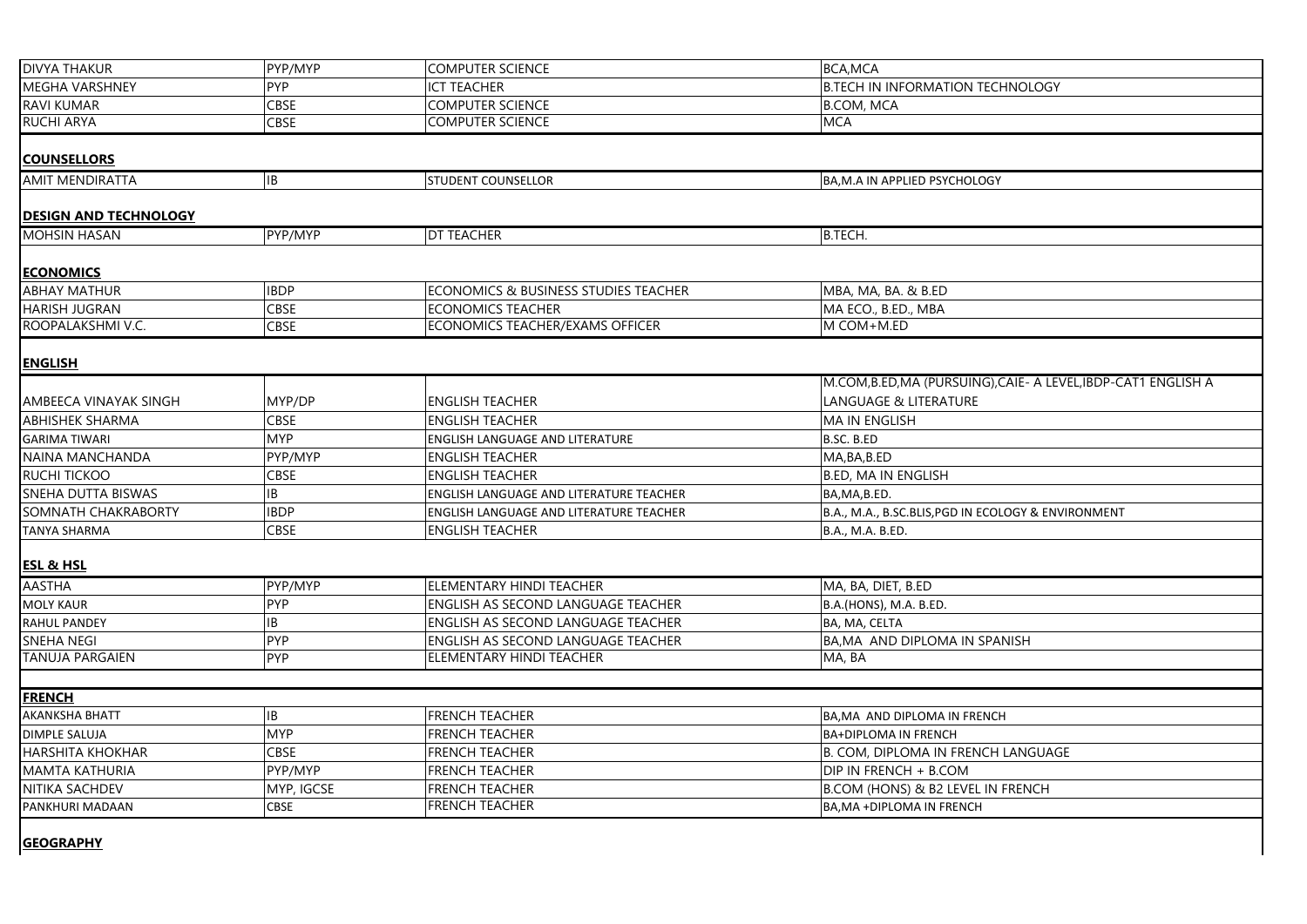| <b>ALISHA DAS</b>            | PYP/MYP           | <b>GEOGRAPHY TEACHER</b>                  | MA, B.ED.                                   |
|------------------------------|-------------------|-------------------------------------------|---------------------------------------------|
| <b>MANORANJAN PANIGRAHY</b>  | <b>IBDP/IGCSE</b> | GEOGRAPHY TEACHER/TIMETABLE IN CHARGE-MYP | MA, B.ED.                                   |
| SALABH SHRIVASTAVA           | <b>CBSE</b>       | <b>GEOGRAPHY TEACHER</b>                  | MBA, MA (GEOGRAPHY), B.SC, B.ED             |
| <b>GERMAN</b>                |                   |                                           |                                             |
| <b>HIMANI BANSAL</b>         | <b>CBSE</b>       | <b>GERMAN TEACHER</b>                     | B.A., DIPLOMA IN GERMAN                     |
| <b>ISHA BHANOT</b>           | MYP, IGCSE        | <b>GERMAN TEACHER</b>                     | BA GERMAN LANGUAGE, C1 CERTIFICATION        |
| <b>KAVITA CHHABRA</b>        | <b>IB</b>         | <b>GERMAN TEACHER</b>                     | <b>B.COM</b>                                |
|                              |                   |                                           |                                             |
| <b>HINDI</b>                 |                   |                                           |                                             |
| NAVAL KISHORE BAHUGUNA       | <b>IBDP/IGCSE</b> | <b>HINDI TEACHER</b>                      | MA & B.ED                                   |
| <b>JYOTI SHARMA</b>          | PYP/MYP           | <b>HINDI TEACHER</b>                      | B.COM, B.ED, MBA                            |
| SANJULA SHARMA               | PYP/MYP           | <b>HINDI TEACHER</b>                      | MA IN HINDI                                 |
| <b>SHALINI TIWARI</b>        | CBSE              | <b>HINDI TEACHER</b>                      | M.SC, B.SC, B.ED                            |
| SHIKHA GEHLOT                | PYP/MYP           | <b>HINDI TEACHER</b>                      | MA, BA, B.ED                                |
| <b>HISTORY</b>               |                   |                                           |                                             |
| NIDHI SAXENA                 | CBSE              | <b>HISTORY TEACHER</b>                    | MA, B.ED                                    |
| <b>SHANU SHARMA</b>          | <b>CBSE</b>       | <b>HISTORY TEACHER</b>                    | MA, BA, B.ED                                |
|                              |                   |                                           |                                             |
| <b>INDIVIDUAL SOCIETY</b>    |                   |                                           |                                             |
| <b>APARNA ALVIN</b>          | IB                | INDIVIDUAL & SOCIETIES TEACHER            | BBA, MA, MBA.B.ED                           |
| <b>HOBITA HOLY SHIVAMBRY</b> | <b>MYP</b>        | INDIVIDUAL & SOCIETIES TEACHER            | B.A., M.A. B.ED.                            |
|                              |                   |                                           | BA AND MA IN ENGLISH, ECONOMICS AND         |
| <b>SARITA SRIVASTAVA</b>     | <b>MYP</b>        | <b>INDIVIDUAL SOCIETY</b>                 | <b>CERTIFICATE</b>                          |
| <b>LEARNING SUPPORT</b>      |                   |                                           |                                             |
| <b>DIVYA SINGH</b>           | <b>LSD</b>        | OCCUPATIONAL THERAPIST                    | B.OT                                        |
| LUBNA ALI                    | <b>MYP</b>        | <b>SPECIAL EDUCATOR</b>                   | BA, BED., PGDGC                             |
| NANDITA NATH                 | LSD               | <b>SPECIAL EDUCATOR</b>                   | <b>BA BCA, DIPLOMA IN SPECIAL EDUCATION</b> |
| <b>NITI SHARMA</b>           | <b>LSD</b>        | <b>SPECIAL EDUCATOR</b>                   | B.COM, B.ED IN SPECIAL MR                   |
| PRINCE SHARMA                | LSD               | <b>SPECIAL EDUCATOR</b>                   | B.A. D.ED. IN SPECIAL EDUCATION             |
| <b>RASHI KATARIA TRIVEDI</b> | <b>LSD</b>        | <b>SPECIAL EDUCATOR</b>                   | $MA$ , B.ED                                 |
| <b>SARIKA KHURANA</b>        | <b>LSD</b>        | <b>SPECIAL EDUCATOR</b>                   | $B$ .COM + B.ED                             |
| UBIQUE KAUR SACHDEVA         | <b>LSD</b>        | <b>SPECIAL EDUCATOR</b>                   | BA, B.ED                                    |
|                              |                   |                                           |                                             |
| <b>LIBRARY</b>               |                   |                                           |                                             |
| <b>DEBASIS DEBNATH</b>       | <b>LIBRARY</b>    |                                           | M.COM+MLISC                                 |
| <b>MATHEMATICS</b>           |                   |                                           |                                             |
| <b>DEEPAK SOOD</b>           | CBSE              | <b>MATHEMATICS TEACHER</b>                | M.SC (MATHS), B.SC (MATHS), MBA, B.ED, M.ED |
| <b>JAIRUSHA JACKSON</b>      | IB                | <b>MATHEMATICS TEACHER</b>                | B.SC., M.SC., B.ED.                         |
| <b>MANISHA SEHGAL</b>        | PYP/MYP           | <b>MATHEMATICS TEACHER</b>                | B.SC, M.SC MATHS                            |
|                              |                   |                                           |                                             |

| MA, B.ED.                                                   |
|-------------------------------------------------------------|
| MA, B.ED.                                                   |
| MBA, MA (GEOGRAPHY), B.SC, B.ED                             |
|                                                             |
| B.A., DIPLOMA IN GERMAN                                     |
| BA GERMAN LANGUAGE, C1 CERTIFICATION                        |
| <b>B.COM</b>                                                |
|                                                             |
|                                                             |
| MA & B.ED                                                   |
| B.COM, B.ED, MBA                                            |
| <b>MA IN HINDI</b>                                          |
| M.SC, B.SC, B.ED                                            |
| MA, BA, B.ED                                                |
|                                                             |
| MA, B.ED                                                    |
| MA, BA, B.ED                                                |
|                                                             |
|                                                             |
| BBA, MA, MBA.B.ED                                           |
| B.A., M.A. B.ED.                                            |
| BA AND MA IN ENGLISH, ECONOMICS AND HISTORY, B.ED AND TESOL |
| <b>CERTIFICATE</b>                                          |
|                                                             |
| <b>B.OT</b>                                                 |
| BA, BED., PGDGC                                             |
| BA BCA, DIPLOMA IN SPECIAL EDUCATION                        |
| <b>B.COM, B.ED IN SPECIAL MR</b>                            |
| <b>B.A. D.ED. IN SPECIAL EDUCATION</b>                      |
| MA, B.ED                                                    |
| B.COM+B.ED                                                  |
| BA, B.ED                                                    |
|                                                             |
| M.COM+MLISC                                                 |
|                                                             |
|                                                             |
| M.SC (MATHS), B.SC (MATHS), MBA, B.ED, M.ED                 |
| B.SC., M.SC., B.ED.                                         |
| <b>B.SC, M.SC MATHS</b>                                     |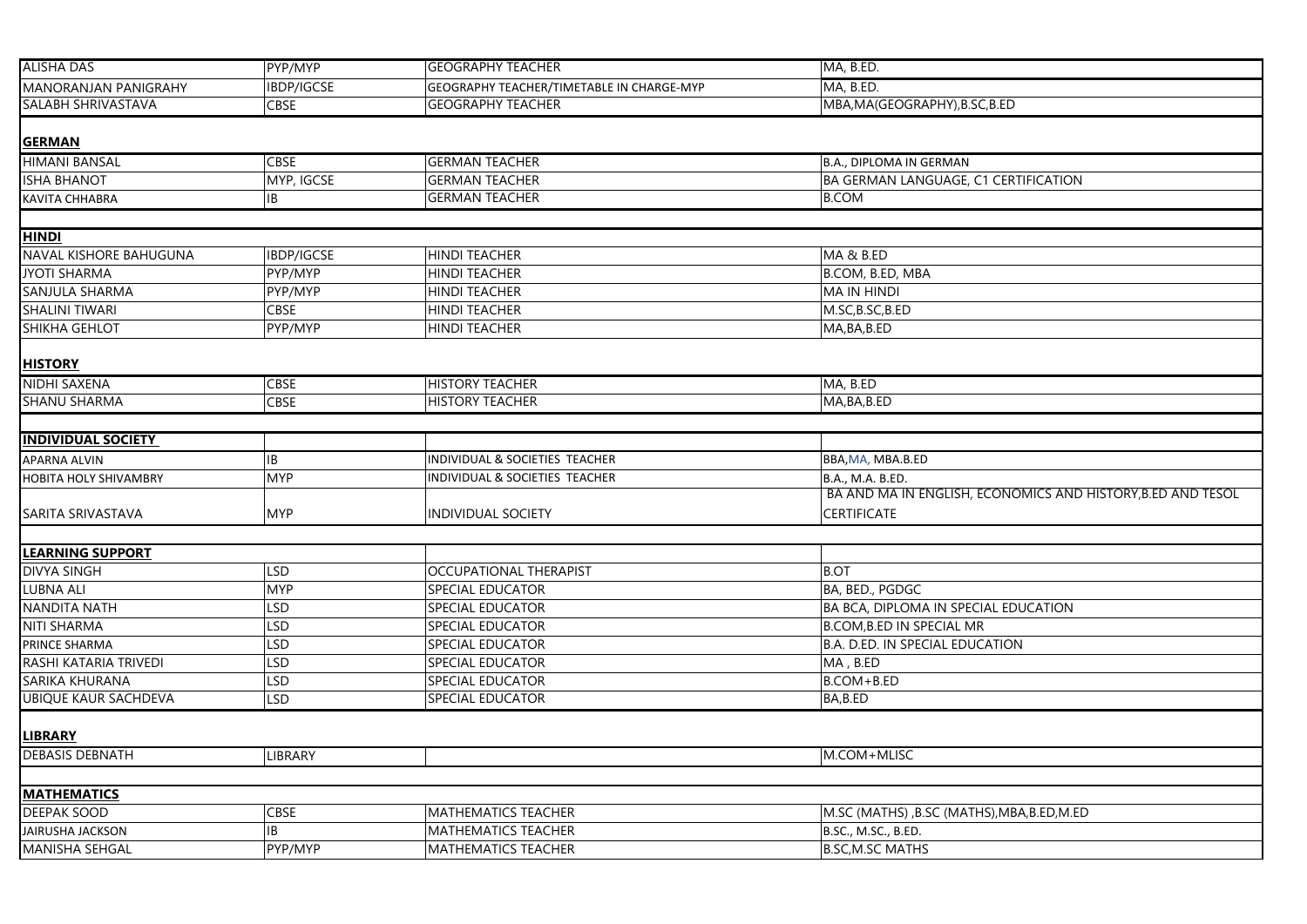| B.ED, M.H.SC (FAMILY RESOURCE MANAGEMENT)<br>PGD- PUBLIC RELATIONS & MARKETING, B.A ECONOMICS (HONS), B.ED. | טו ווויוויט שטויו                                         |
|-------------------------------------------------------------------------------------------------------------|-----------------------------------------------------------|
|                                                                                                             | B.ED, M.SC (MATHS)                                        |
|                                                                                                             | B.SC MATHS, B.ED, POST-GRADUATE QUALIFICATION IN COMPUTER |
|                                                                                                             | <b>APPLICATIONS</b>                                       |
|                                                                                                             | <b>M.SC PHYSICS</b>                                       |
|                                                                                                             | M.SC (MATHEMATICS) AND B.ED.                              |
|                                                                                                             | M.SC, B.SC, B.ED                                          |
|                                                                                                             |                                                           |
|                                                                                                             |                                                           |
|                                                                                                             | <b>B.SC. PHYSICS AND M.SC. PHYSICS</b>                    |
|                                                                                                             | M.SC (PHYSICS), B.SC, B.ED.                               |
|                                                                                                             | MSC PHYSICS, B.SC COMPUTER SCIENCE,                       |
|                                                                                                             |                                                           |
|                                                                                                             |                                                           |
|                                                                                                             | BA HONRS, MA IN PSYCHOLOGY, B.ED                          |
|                                                                                                             |                                                           |
|                                                                                                             |                                                           |
|                                                                                                             | <b>BA IN HUMANITIES</b>                                   |
|                                                                                                             | MBA, B.ED                                                 |
|                                                                                                             | BA+B.ED                                                   |
|                                                                                                             | BSC+MBA                                                   |
|                                                                                                             | M.COM, B.ED                                               |
|                                                                                                             | $BA + NTT$                                                |
|                                                                                                             | <b>BA IN POLITICAL SCIENCE, NTT</b>                       |
|                                                                                                             | <b>B.E COMPUTER SCIENCE</b>                               |
|                                                                                                             | <b>B.COM, B.ED</b>                                        |
|                                                                                                             | <b>MA IN ENG</b>                                          |
|                                                                                                             | MA, B.SC(HONRS) PURSUING B.ED                             |
|                                                                                                             | ICSE+PGD+B.ED + MA                                        |
|                                                                                                             | BA, ECCE, B.ED                                            |
|                                                                                                             | D.TSC., B.ED.                                             |
|                                                                                                             | $BA + ECE$                                                |
|                                                                                                             |                                                           |
|                                                                                                             |                                                           |
|                                                                                                             |                                                           |
|                                                                                                             | <b>B.COM+NTT</b>                                          |
|                                                                                                             | BA+B.ED                                                   |
|                                                                                                             | BA, MA, B.ED.                                             |
|                                                                                                             | BA, B.ED. +DIPLOMA IN TOEFL/CERTIFICATE IN DRAMA          |
|                                                                                                             |                                                           |
|                                                                                                             |                                                           |
|                                                                                                             | M A+ B.ED, PH.D                                           |
|                                                                                                             |                                                           |
|                                                                                                             |                                                           |

| NANDA SHRAVAN KUMAR              | IB                | <b>MATHEMATICS TEACHER</b>                         | <b>MSC MATHS</b>                                 |
|----------------------------------|-------------------|----------------------------------------------------|--------------------------------------------------|
| PRIYANKA SARIN                   | <b>CBSE</b>       | <b>MATHEMATICS TEACHER</b>                         | B.ED, M.SC (MATHS)                               |
|                                  |                   |                                                    | B.SC MATHS, B.ED, POST-GRADUATE QUALIFICAT       |
| <b>RASHMI TYAGI</b>              | <b>MYP</b>        | MATHS TEACHER / EXAM CELL OFFICER - MYP            | <b>APPLICATIONS</b>                              |
| <b>SABIHA SIDDIQUI</b>           | <b>CBSE</b>       | <b>MATHEMATICS TEACHER</b>                         | <b>M.SC PHYSICS</b>                              |
| SANGEETA MENON                   | IB                | <b>MATHEMATICS TEACHER</b>                         | M.SC (MATHEMATICS) AND B.ED.                     |
| <b>SUMITRA GUPTA</b>             | <b>CBSE</b>       | <b>MATHEMATICS TEACHER</b>                         | M.SC, B.SC, B.ED                                 |
| <b>PHYSICS</b>                   |                   |                                                    |                                                  |
| <b>MANISH SHRIVASTAVA</b>        | IBDP/IGCSE/MYP    | PHYSICS TEACHER / MYP Personal Project Coordinator | <b>B.SC. PHYSICS AND M.SC. PHYSICS</b>           |
| <b>PARAM PREET KAUR</b>          | IB                | <b>PHYSICS TEACHER</b>                             | M.SC (PHYSICS), B.SC, B.ED.                      |
| RAKHI SHARMA                     | <b>CBSE</b>       | <b>PHYSICS TEACHER</b>                             | MSC PHYSICS, B.SC COMPUTER SCIENCE,              |
| <b>PSYCHOLOGY</b>                |                   |                                                    |                                                  |
| <b>BHAWNA KHANNA</b>             | <b>IBDP/IGCSE</b> | PSYCHOLOGY TEACHER / Service Coordinator - IGCSE   | <b>BA HONRS, MA IN PSYCHOLOGY, B.ED</b>          |
| PRIMARY YEARS PROGRAMME (IB PYP) |                   |                                                    |                                                  |
| <b>ANJU ARORA</b>                | <b>PYP</b>        | <b>HOMEROOM TEACHER</b>                            | <b>BA IN HUMANITIES</b>                          |
| <b>BINU SINGH</b>                | <b>PYP</b>        | <b>HOMEROOM TEACHER</b>                            | MBA,B.ED                                         |
| <b>CHARU SHARMA</b>              | <b>PYP</b>        | <b>HOMEROOM TEACHER</b>                            | BA+B.ED                                          |
| DARSHA SHARMA                    | PYP               | <b>HOMEROOM TEACHER</b>                            | <b>BSC+MBA</b>                                   |
| ERA DOGRA                        | <b>PYP</b>        | <b>HOMEROOM TEACHER</b>                            | M.COM, B.ED                                      |
| HEMA BAGAI BHASIN                | <b>PYP</b>        | <b>HOMEROOM TEACHER</b>                            | $BA + NTT$                                       |
| <b>HEMA CHADHA</b>               | <b>PYP</b>        | <b>HOMEROOM TEACHER</b>                            | <b>BA IN POLITICAL SCIENCE, NTT</b>              |
| <b>JYOTI SINGHAL</b>             | <b>PYP</b>        | <b>HOMEROOM TEACHER</b>                            | <b>B.E COMPUTER SCIENCE</b>                      |
| <b>MANSI SRIVASTAVA</b>          | <b>PYP</b>        | <b>HOMEROOM TEACHER</b>                            | B.COM, B.ED                                      |
| <b>MUKTI BAJAJ</b>               | <b>PYP</b>        | <b>HOMEROOM TEACHER</b>                            | MA IN ENG                                        |
| <b>NAZAN ANDALEEB</b>            | <b>PYP</b>        | <b>HOMEROOM TEACHER</b>                            | MA, B.SC (HONRS) PURSUING B.ED                   |
| <b>NIDHI ARORA</b>               | <b>PYP</b>        | <b>HOMEROOM TEACHER</b>                            | ICSE+PGD+B.ED + MA                               |
| <b>SAMITA BASU RAY</b>           | PYP               | HOMEROOM TEACHER / PLAY BASED CURRIC. COORD.       | BA, ECCE, B.ED                                   |
| SAKSHI VERMA                     | <b>PYP</b>        | <b>HOMEROOM TEACHER</b>                            | D.TSC., B.ED.                                    |
| <b>SHRUTI ARORA</b>              | <b>PYP</b>        | <b>HOMEROOM TEACHER</b>                            | $BA + ECE$                                       |
| <b>SMRITI SAJJANHAR</b>          | <b>PYP</b>        | <b>HOMEROOM TEACHER</b>                            | B.ED, M.H.SC (FAMILY RESOURCE MANAGEMENT)        |
|                                  |                   |                                                    |                                                  |
| <b>SURABHI MATHUR</b>            | <b>PYP</b>        | <b>HOMEROOM TEACHER</b>                            | PGD- PUBLIC RELATIONS & MARKETING, B.A ECO       |
| VANDANA DARYANI                  | <b>PYP</b>        | <b>HOMEROOM TEACHER</b>                            | B.COM+NTT                                        |
| VINITA HUNJAN                    | <b>PYP</b>        | <b>HOMEROOM TEACHER</b>                            | BA+B.ED                                          |
| VIJAYBHARATI YADAV               | <b>PYP</b>        | <b>HOMEROOM TEACHER</b>                            | BA, MA, B.ED.                                    |
| YASHIKA GROVER                   | <b>PYP</b>        | HOMEROOM TEACHER / DRAMA TEACHER                   | BA, B.ED. +DIPLOMA IN TOEFL/CERTIFICATE IN DRAM/ |
|                                  |                   |                                                    |                                                  |
|                                  |                   |                                                    |                                                  |
| <b>SANSKRIT</b>                  |                   |                                                    |                                                  |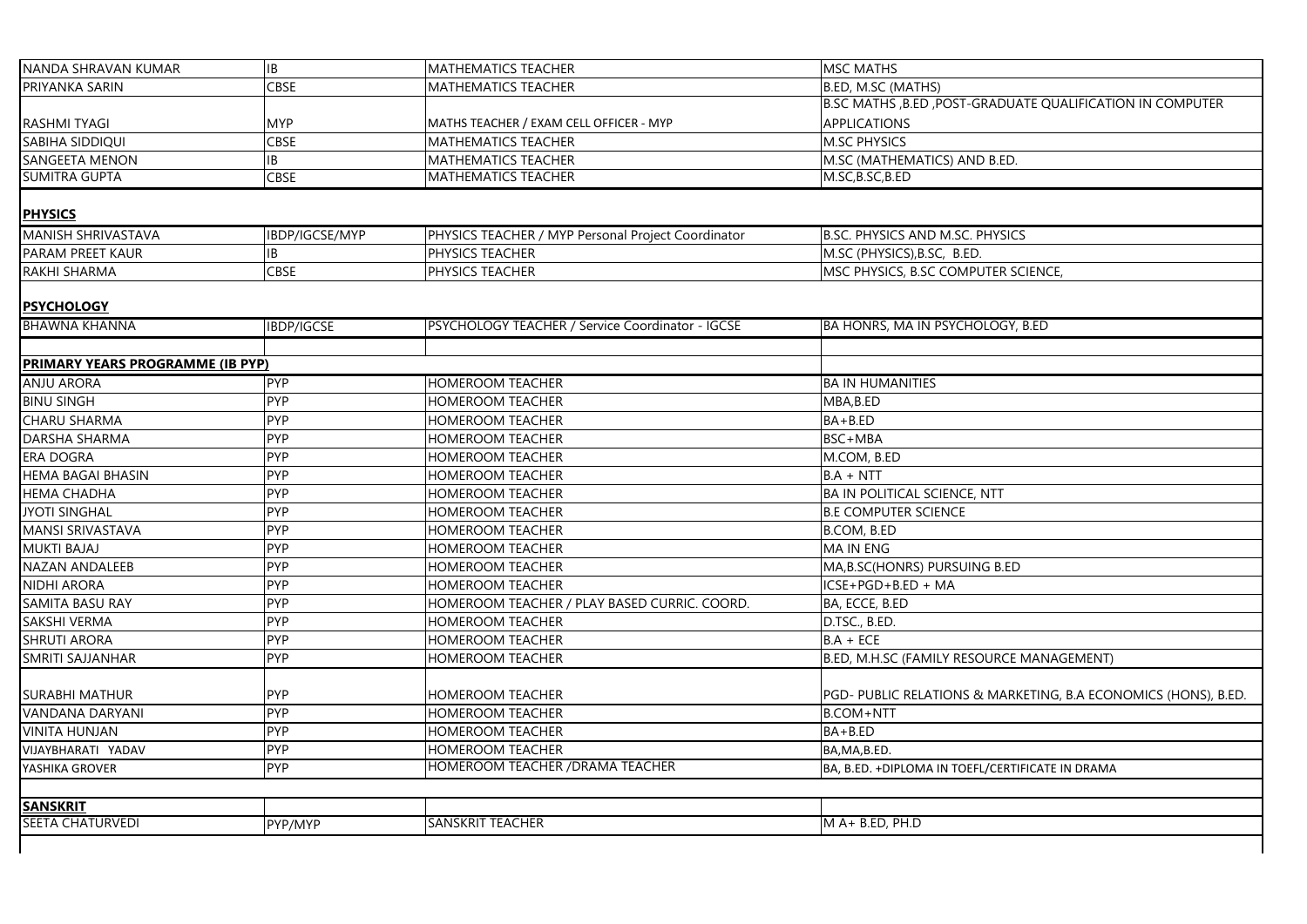| <b>SCIENCE</b>                |                   |                                          |                                            |
|-------------------------------|-------------------|------------------------------------------|--------------------------------------------|
| <b>ANKUR JOSHI</b>            | <b>IBDP/IGCSE</b> | <b>SCIENCE TEACHER</b>                   | $MSC.+PH.D,$                               |
| <b>INDERJEET KAUR SACHDEV</b> | <b>MYP</b>        | <b>SCIENCE TEACHER</b>                   | <b>B.TECH -CIVIL ENGINEERING, B.ED</b>     |
| <b>SOCIAL STUDIES</b>         |                   |                                          |                                            |
| <b>RATIKA GANDHI</b>          | <b>CBSE</b>       | <b>SOCIAL STUDIES TEACHER</b>            | MA IN ENGLISH & POL. SCIENCE               |
|                               |                   |                                          |                                            |
| <b>SPANISH</b>                |                   |                                          |                                            |
| PRIYANKA GUPTA                | <b>CBSE</b>       | <b>SPANISH TEACHER</b>                   | <b>MA, DIPLOMA IN SPANISH LANGUAGE</b>     |
| <b>RAHUL SINGH</b>            | <b>IGCSE/DP</b>   | SPANISH TEACHER & TOK COORDINATOR        | B.ED, BA SPANISH, MA SPANISH AND MPH       |
| DR. RAM KUMAR                 | MYP, IGCSE, IBDP  | SPANISH TEACHER / EXAM CELL OFFICER - DP | PHD, M.PHIL, MA,BA IN SPANISH LANGUA       |
|                               |                   |                                          |                                            |
| <b>SPORTS</b>                 |                   |                                          |                                            |
| <b>ANTIKA PRAKASH RAI</b>     | <b>SPORTS</b>     | <b>GYMNASTIC COACH</b>                   | <b>BPED MPED,</b>                          |
| <b>ATUL KUMAR NIGAM</b>       | <b>SPORTS</b>     | <b>BADMINTON COACH</b>                   | BSC, BPED. MPED, DIPLOMA IN SPORTS CO      |
| <b>BHAGAT SINGH</b>           | <b>SPORTS</b>     | <b>TENNIS COACH</b>                      | 12TH, DIPLOMA IN TENNIS                    |
| <b>CHETAN KUMAR</b>           | <b>SPORTS</b>     | <b>KARATE COACH</b>                      | <b>B.COM, DIPLOMA</b>                      |
| <b>DEVESH SINGH THAKUR</b>    | PYP/MYP           | <b>IB PHYSICAL EDUCATION TEACHER</b>     | MPED, M.PHIL.                              |
| <b>NARBADA SINGH</b>          | <b>SPORTS</b>     | <b>BASKETBALL COACH</b>                  | M.P.ED & B.P.ED                            |
| <b>NEHA YADAV</b>             | <b>MYP</b>        | SOCCER COACH/PHYSICAL EDUCATION TEACHER  | MA, BA, DIPLOMA IN FOOTBALL DISCIPLINE     |
|                               |                   |                                          | BACHELOR'S DEGREE IN PHYSICAL EDUCA        |
| <b>POONAM KAUR</b>            | ΙB                | <b>IB PHYSICAL EDUCATION TEACHER</b>     | BASKETBALL AND SPORTS PSYCHOLOGY           |
| RAJEEV NAGPAL                 | <b>SPORTS</b>     | <b>SWIMMING COACH</b>                    | BA, DIPLOMA IN SWIMMING                    |
| <b>SANDEEP SHARMA</b>         | <b>SPORTS</b>     | <b>TENNIS COACH</b>                      | MA., BA                                    |
|                               |                   |                                          | <b>MASTERS IN PHYSICAL EDUCATION WITH</b>  |
| <b>SASMIT CHATTERJEE</b>      | <b>PYP</b>        | <b>IB PHYSICAL EDUCATION TEACHER</b>     | COACHING IN ATHLETICS                      |
| <b>PERFORMING ARTS</b>        |                   |                                          |                                            |
| <b>DEVENDRA SINGH</b>         | PYP/MYP           | <b>MUSIC TEACHER</b>                     | MA, B.COM                                  |
| DICHUNLUNG GANGMEI            | <b>PYP</b>        | <b>MUSIC TEACHER</b>                     | <b>BA, DIPLOMA IN MUSIC</b>                |
| DIMTHAOREI PANMEI             | PYP/MYP           | <b>WESTERN MUSIC TEACHER</b>             | B.A., DIPLOMA IN MUSIC                     |
|                               |                   |                                          | MA, BA IN MUSIC& DIPLOMA AUDIO ENG         |
| <b>ISHPREET VIRDI</b>         | PYP/MYP           | <b>IMUSIC TEACHER</b>                    | <b>PRODUCTION</b>                          |
| <b>NITIKA BISHT</b>           | PYP/MYP           | <b>DANCE &amp; YOGA TEACHER</b>          | BBA, DIPLOMA IN DANCE & YOGA               |
| RAKESH KUMAR JAVDA            | PYP/MYP           | <b>DANCE TEACHER</b>                     | <b>BA, DIPLOMA IN DANCE</b>                |
| <b>RANJEEV MALLICK</b>        | PYP/MYP           | <b>MUSIC TEACHER</b>                     | BA+B.MUS                                   |
| <b>RIYA</b>                   | <b>MYP</b>        | <b>DANCE TEACHER</b>                     | B.A., M.A., KATHAK VISHARAD                |
| SAHIL WATSON                  | PYP/MYP           | <b>MUSIC TEACHER</b>                     | <b>BA IN MUSIC</b>                         |
| YUKTI TALWAR                  | PYP/MYP           | <b>DANCE TEACHER</b>                     | B.A., B.ED., DIPLOMA IN SALSA & DIPLOMA IN |
| <b>VISUAL ARTS</b>            |                   |                                          |                                            |
| <b>AMLEEN KAUR</b>            | <b>PYP</b>        | <b>VISUAL ART TEACHER</b>                | B.F.D                                      |
|                               |                   |                                          |                                            |

RAHUL IN SPANISH IGCS ANISH LANGUAGE & LITERATURE

ATIN SPORTS COACHING. CERTIFICATE IN YOGA

**BACHELORY CONTROLS AND IN PHYSICAL EDUCATION WITH SPECIALIZATION IN** PSYCHOLOGY

**JCATION WITH SPECIALISATION IN ADVANCED** 

MA AUDIO ENGINEERING & MUSIC

A & DIPLOMA IN YOGA